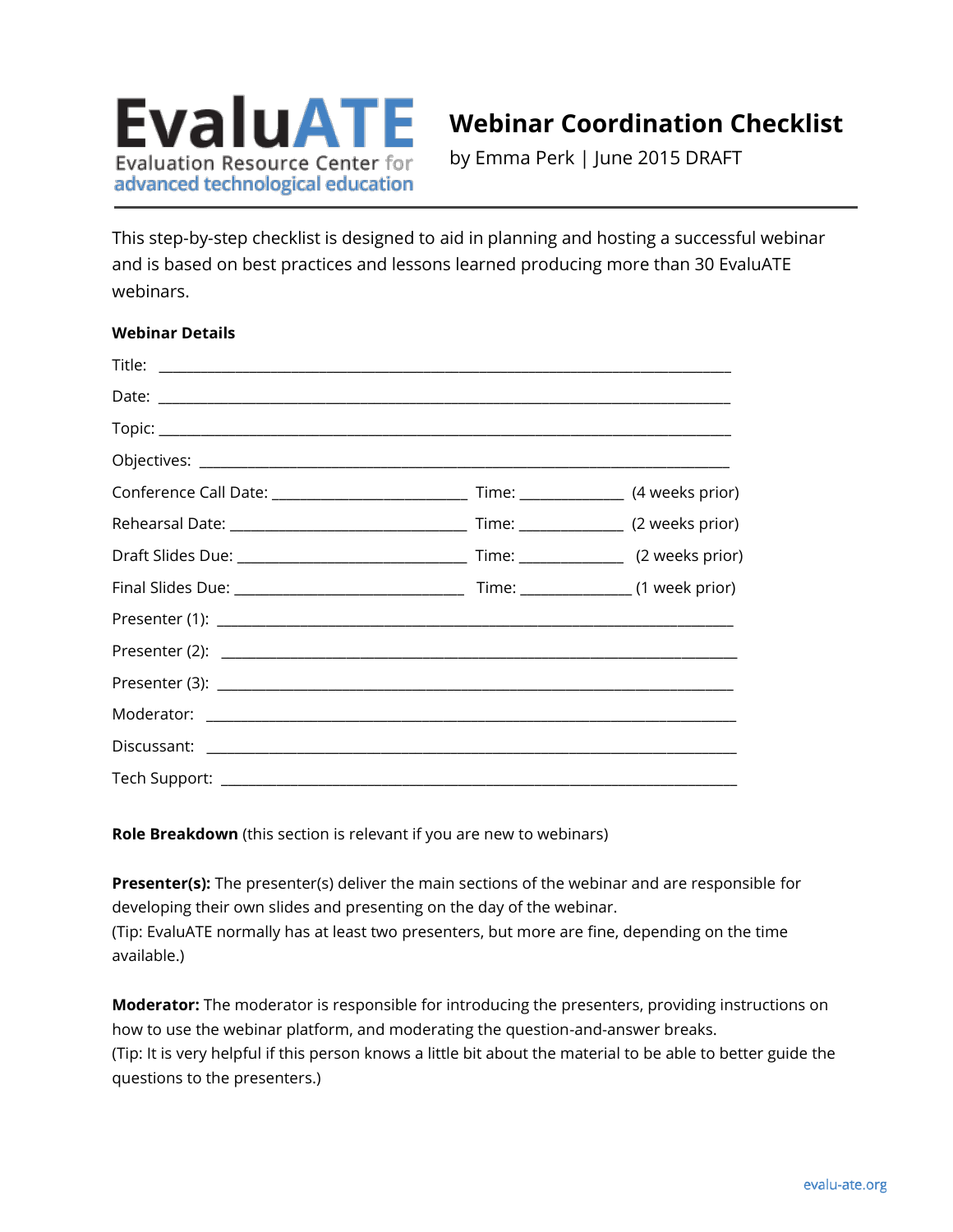**Discussant:** The discussant is given a specific time slot to give feedback to a Presenters' section or to help answer questions. They usually do not give a presentation during the webinar.

**Tech Support:** Depending on what type of webinar platform you choose, you may work with an outside group to 'host' your webinar and provide technical support. EvaluATE works with MATEC Networks National Resource Center [\(www.matecnetworks.org\)](http://www.matecnetworks.org/). They manage registration, webinar reminders, and webinar rehearsal; oversee the live webinar; and send post-webinar information including the chat text, recording, and attendee information.

(Tip: If you are new to webinars, EvaluATE highly recommends you work with a tech support group, such as MATEC, that has several years of experience and can help with many issues that may arise.)

#### **Three Months Prior**  DATE

 $\Box$  Determine webinar title and contact tech support to schedule; once confirmed, post title, date, description, and registration link to website

(Tip: If you are planning on having several webinars throughout the year, schedule all at once.)

- $\Box$  Identify and invite presenter(s) (note above)
- $\Box$  Schedule conference call with presenters (note above)
- $\Box$  Confirm that webinar registration is open

# **Two Months Prior to Webinar**

# DATE

- $\Box$  Hold conference call with external presenter(s)
	- $\square$  Check that presenters have necessary technical capacity:
		- $\Box$  Headset with microphone (VOIP or land-line phone is fine)
		- □ Microsoft PowerPoint
		- □ High-speed Internet
	- $\Box$  Inform presenter(s):
		- $\Box$  Time length for their portions of the webinar
		- $\Box$  Encourage interactivity (polls, questions to audience, quizzes, drawing)
		- $\square$  Encourage real-world examples within presentation
		- $\Box$  Encourage presenter(s) to write out script
		- $\square$  Encourage presenter(s) to practice prior to the rehearsal to ensure their presentations are the appropriate length
- $\Box$  Develop abstract and update website posting (if not already done)
- $\Box$  Email presenters with the following information/requests:
	- $\Box$  Rehearsal date and time
	- $\square$  Due dates
	- $\Box$  1-2 sentence presenter bio, highlighting experience related to webinar topic
	- $\Box$  High-quality digital photo of the presenter
	- $\Box$  High-quality digital logo of the presenter's organization
- $\Box$  Create webinar template including:

(When the presenters send their slides, they will be added into the body of the webinar.)

 $\Box$  Title slide with webinar title and start time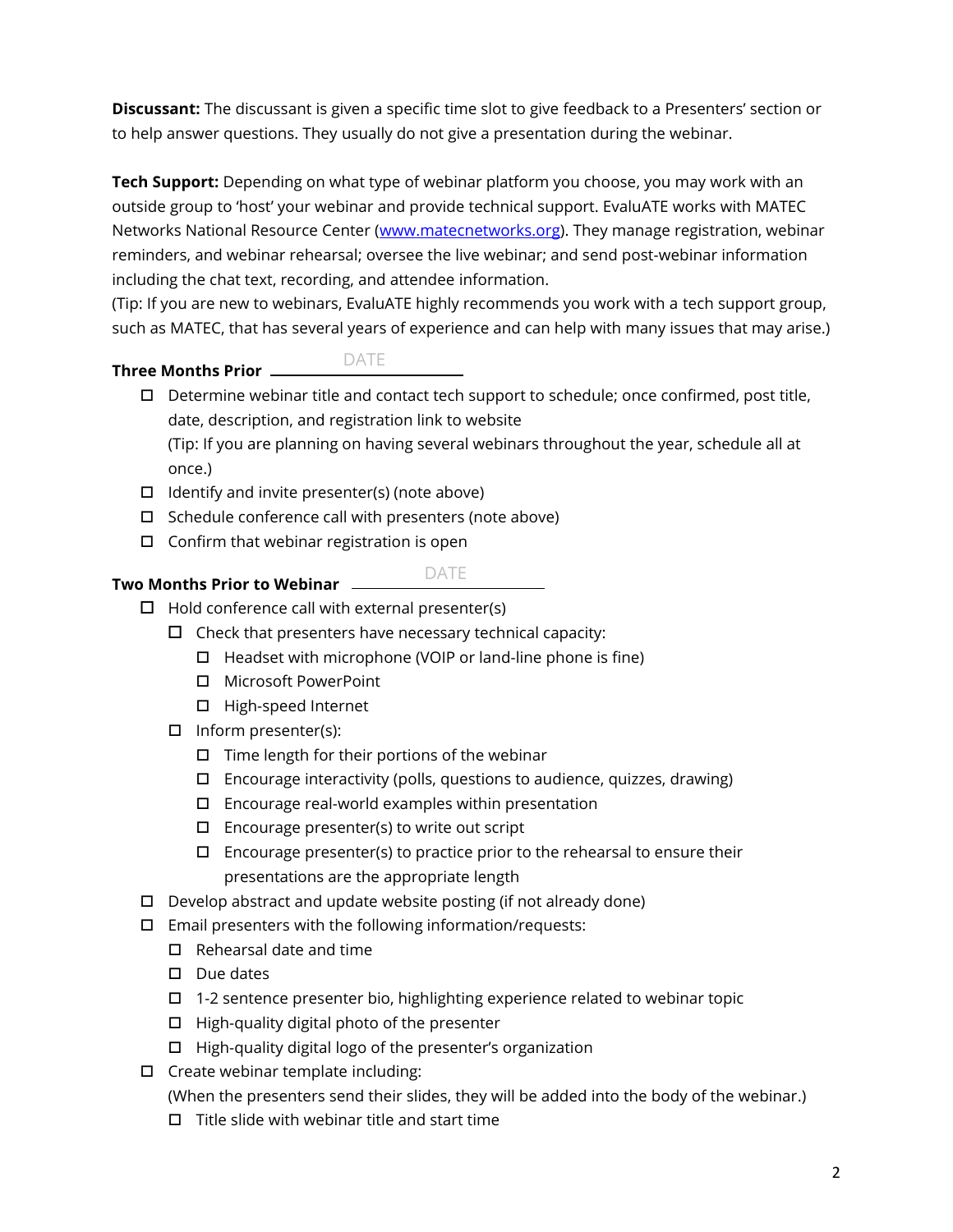- $\Box$  Introduction slide including name(s) of presenters, moderator, and tech support with organizational photos
- $\Box$  Instructional slides regarding how to use webinar platform
- $\Box$  Individual presenter slide with photo and section title

(Tip: Create a master slide for each presenter/moderator with their picture and name in the upper right corner; use these in their sections to indicate who will be responsible for advancing the slides and it will help the audience know who is talking.)

- Question-and-answer break slides between webinar sections
- $\square$  Survey feedback slide
- $\Box$  Thank You Slide

(Tip: If you are doing multiple webinars, re-use the introduction slides; you may also copy the Moderator script so it does not have to be rewritten.)

□ Post webinar announcement on social media

# **One Month Prior to Webinar**

# DATE

- $\square$  Send email to project distribution list to announce webinar (Tip: EvaluATE uses [Constant Contact;](http://www.constantcontact.com/) [MailChimp](http://mailchimp.com/) is another great service and is free.)
- $\Box$  Moderator, write script for presentation (front matter, question slides, transitions and ending slides)
- □ Post webinar announcement on social media

#### **Two Weeks Prior to Webinar** (Draft Slides Due & Rehearsal) DATE

- $\square$  Combine all presenters' slides into webinar template
- $\Box$  Share full slide deck with all presenter(s)/moderator (prior to rehearsal)
- $\square$  Create online feedback survey

(Tip: EvaluATE uses **Qualtrics, [Survey Monkey](http://www.surveymonkey.com/)** is another great service and is free.)

 $\square$  Facilitate rehearsal two weeks prior to the webinar

Rehearsal:

- $\Box$  Remind presenter(s):
	- $\Box$  Have water on hand
	- $\Box$  Mute and stow cell phone
	- $\Box$  Turn off computer speakers
	- $\Box$  Stay on mute whenever you aren't speaking, and don't forget to unmute on your turn
	- □ Slide progression protocol
	- $\Box$  End within a minute or two of your allotted time
	- $\Box$  If get lost in slides, moderator will reset the slides
	- $\Box$  Describe signal to wrap it up due to time constraints (e.g., forwarding a particular slide)
	- $\Box$  Do not answer questions in the chat box; wait for moderator to present questions during the breaks
	- $\Box$  When using the chat box, select the appropriate recipients (e.g., all participants or moderators/presenters only)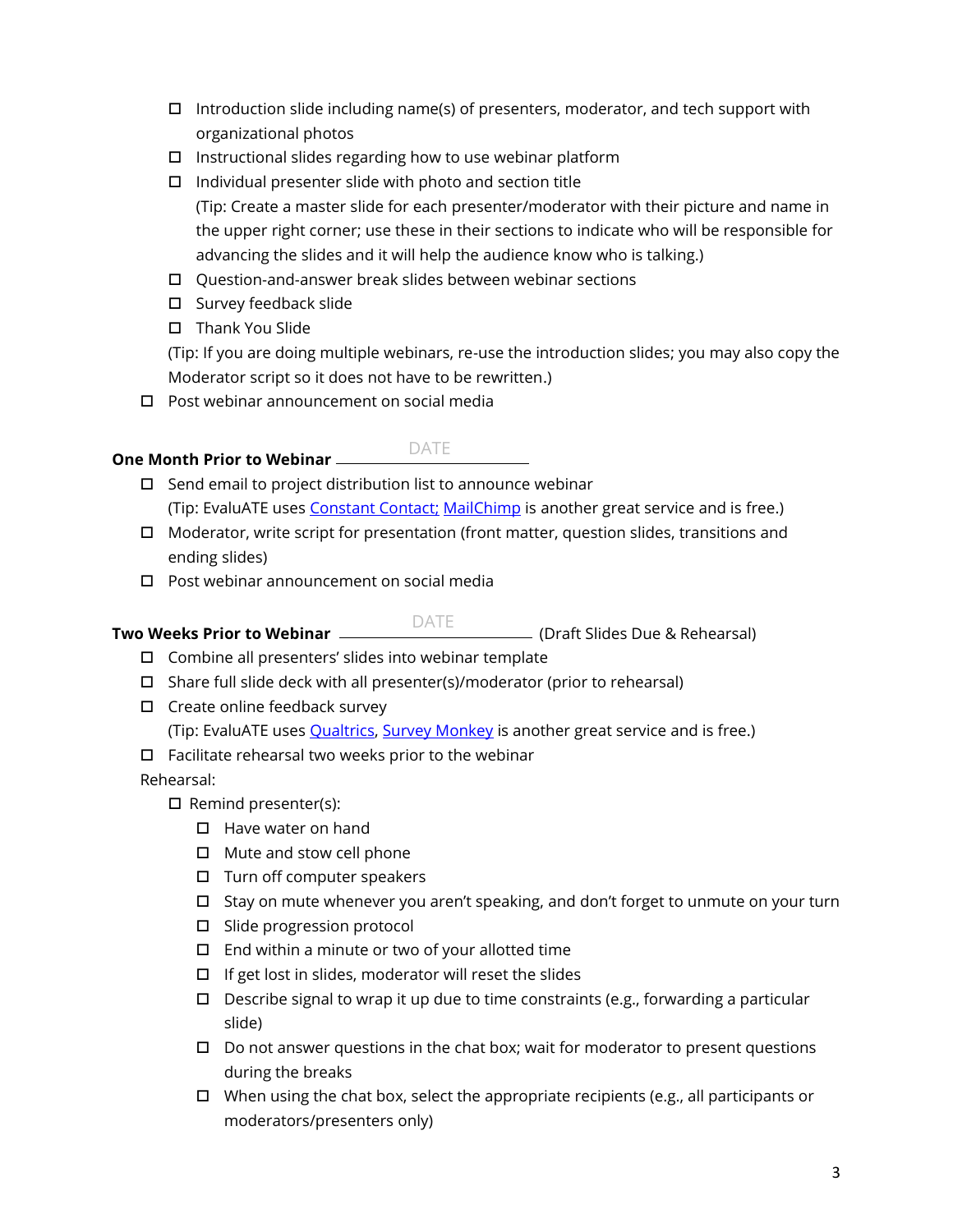- $\Box$  Don't close popup boxes (survey)
- $\square$  Discuss opportunities for planted questions (1 per presenter or 2 per question-andanswer section; planted questions are good to have as back up, they can help inspire audience members to participate and avoid "dead air" while participants enter their questions)
- $\Box$  Have presenters practice using various application tools (e.g. advancing slides, pointer, marker and chat box)

# After Rehearsal:

- $\Box$  Revise script and/or slides as needed
- $\Box$  Add next webinar descriptions/registration links to website (if applicable)
- $\Box$  Have presenters send key information for include in the webinar handout
- □ Post webinar announcement on social media

### **Week Prior to Webinar** \_\_\_\_\_\_\_\_\_\_<sup>\_\_\_\_\_\_\_\_\_</sup>\_\_\_\_\_\_\_\_\_\_\_\_\_\_\_ (final slides due) DATE

- $\Box$  Send direct email to project distribution list, excluding those already registered
- $\Box$  Create webinar handout and gather other supplementary materials
- $\Box$  Gather revised webinar slides from speakers
- $\square$  Combine all final slides into one webinar slideshow
- $\Box$  Copyedit webinar slides and materials
- $\Box$  Create webinar timing schedule that specifies the start and end times for each portion of the webinar
- $\Box$  Email tech support regarding slide interactivity features (e.g., polls, quizzes, survey links); include slide number and interactivity
- □ Post webinar announcement on social media

# **Day Before Webinar**  DATE

- $\Box$  Send email to presenter(s) including:
	- $\square$  Final slides
	- $\square$  Webinar timing schedule
	- Webinar reminder list (see below)
- $\Box$  Confirm the feedback survey is open and the link is working
- Create PDF of slides (2 slides per page; remove question-and-answer or webinar instruction slides; include date, website, and page numbers)
- $\Box$  Upload webinar materials to website
	- Slide PDF
	- Webinar handout
- $\square$  Post webinar announcement on social media

# **Day of Webinar**

# DATE

- □ Post on social media
- $\Box$  Login to webinar (one hour prior to webinar start time)